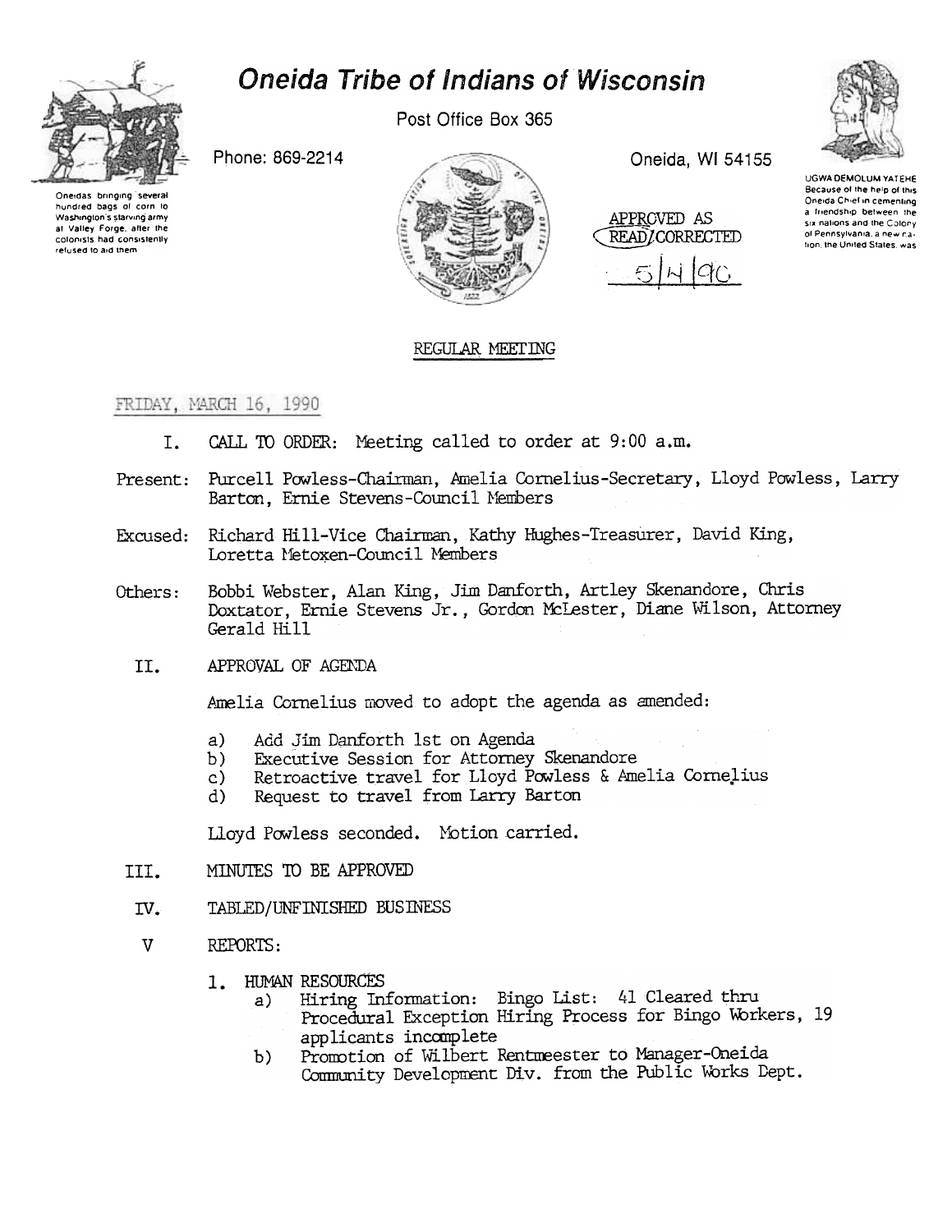REPORTS (Continued)

 $2.$ REPORT BY JIM DANFORTH

Report on recent activity in regard to arrest of tribal members for drug dealing on the Reservation in this past year. Three Oneida members are being charged. There has been a problem with getting informants. Discussion on other drug related problems on the reservation.

- $2.1$ TRAVEL REPORTS
	- a) Kathy Hughes IPS Meeting in Ashland, WI, 3/7/90. Action requested.

Lloyd Powless moved to approve the Decision Ranking Chart for FY'92 which would decrease the amount for scholarship to \$9,000 and increase the garden project by \$1,000. Ernie Stevens seconded. Mbtion carried.

- VI. NEW BUSINESS
	- 1. RESOLUTIONS None
	- 2. REQUESTS:
		- Land Committee Recommendations of  $3/14/90$  Chris Doxtator  $A_{\star}$

The Land Committee recommends approval to:

- Barton moved to approve, Ernie Stevens seconded. Motion carried.
- 
- 

Amelia Cornelius moved to table items 2 & 3, Ernie Stevens seconded. Motion carried.

- rent to renters for Brisk property in the following order: 4.
	- $#1$  David Smith
	- $#2$  Jack Mehojah
	- $#3$  Carl King
	- $#4$  Lyle Metoxen

1. send the "Apple Day Care Center" to the Negotiations Committee.<br>Barton moved to approve, Ernie Stevens seconded. Motion carri<br>2. lease the Barn and Land at the Peterson 29-32 Property to Lest<br>3. to install a separate me 2. lease the Barn and Land at the Peterson 29-32 Property to Lester Kraning<br>3. to install a separate meter at the 29-32 property for farm operation;<br>Amelia Cornelius moved to table items 2 & 3, Ernie Stevens seconded. Mot 3. to install a separate meter at the 29-32 property for farm operation<br>Amelia Cornelius moved to table items 2 & 3, Ernie Stevens seconded. Mo<br>carried.<br>4. rent to renters for Brisk property in the following order:<br> $\#1$  -Also the Land Committee directed that the remaining three applicants along with two additional be referred to Mrs. Margaret Vann to select a renter for the property on Freedom Road as the present renters will vacate on April 1, 1990. Since we will be purchasing this property in August, Mrs. Vann suggested to us that we be involved in assisting her in selecting a tribal individual to rent the property. Amelia Cornelius moved to approve, Ernie Stevens seconded. MOtion carried.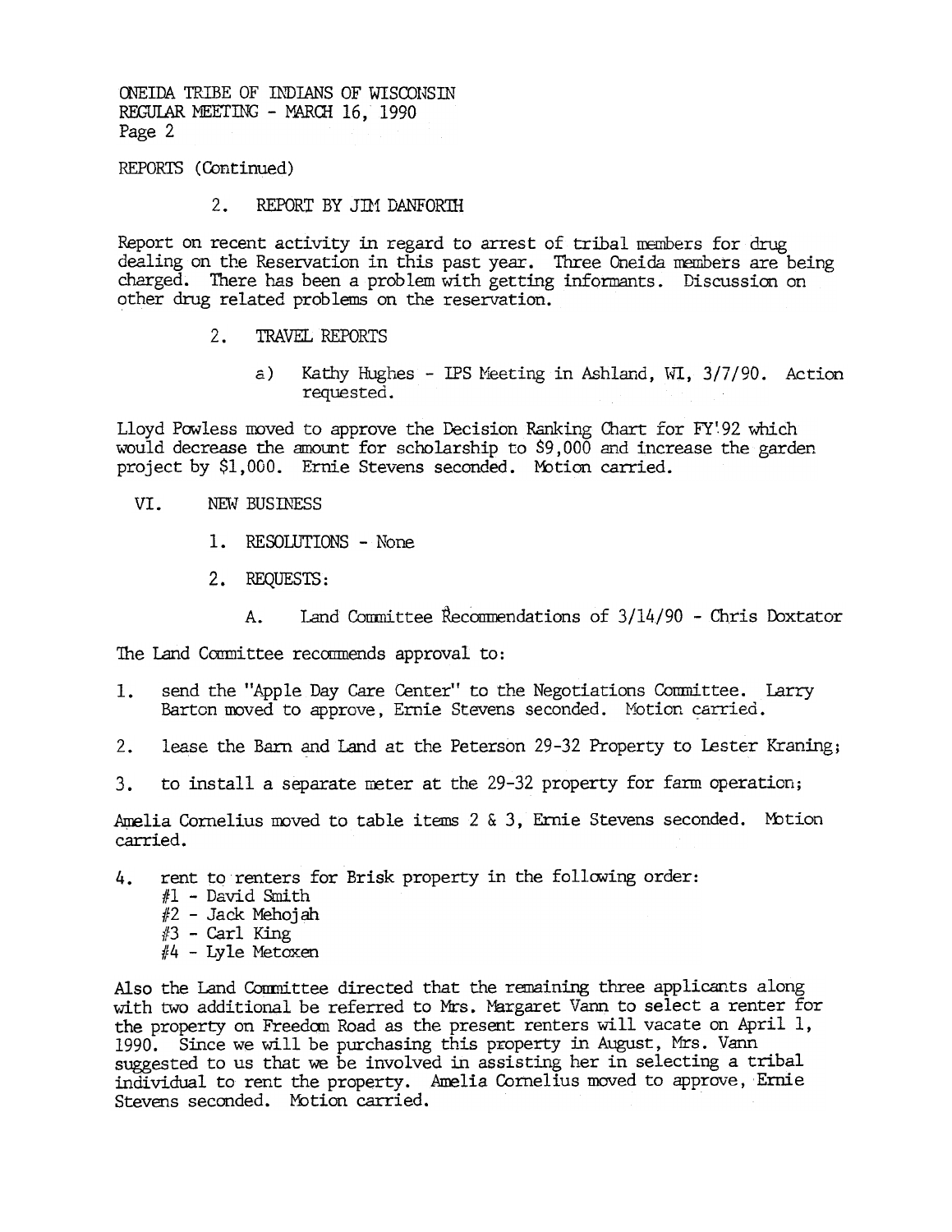REQUESTS (Continued)

B. Sky Box Purchase - Janice Hirth

Sky Box request is to allow the Hotel Board to purchase. Lloyd Powless moved to direct Kathy Hughes to coordinate a plan for the use of the Sky box with the Hotel Board, Amelia Cornelius seconded. Motion carried.

> C. Request Direction in Regard to the "Pool" - Amel Cornelius

Ernie Stevens moved to approve the formal establishment of the Swim Pool Committee to consist of Amelia Cornelius, David "Sonny" King, Debbie Doxtator, Rick Hill, Bud Clay, Barbara Kilitsch, and Eric Krawczyk, Larry Barton seconded. Motion carried. Amelia Cornelius abstained.

> $D_{\bullet}$ Audit Committee Request for Appointment

Larry Barton moved to appoint Lloyd Powless to the Audit Committee, Ernie Stevens seconded. Motion carried. Lloyd Powless abstained.

> $\mathbf{F}$ . Request to develop an Advisory Board for the Oneida Group Home - David Webster

Larry Barton moved to approve the formation of an Advisory Board for the Group Home which accommodates their needs, Ernie Stevens seconded. Motion carried.

Recreation Department - David Webster

Larry Barton moved to table. Amelia Cornelius seconded. Motion carried

G. Step II-Oneida 2015 - Sarah Plurmer/Carl Rasmussen

Public Hearing scheduled for May 14, 1990, on the Step II Oneida 2015 Public Plan.

West DePere School Board Election - Z. Ron Skenandore

F. Request to develop an Advisory Board for the Oneida<br>Recreation Department - David Webster<br>Larry Barton moved to table, Amelia Cornelius seconded. Motion carried<br>G. Step II-Oneida 2015 - Sarah Plurmer/Carl Rasmussen<br>Publ West DePere School Board elections are April 3, 1990. Z. Ron Skenandore is a candidate. Lloyd Powless moved that Z. Ron Skenandore develop a budget for the conded. Motion carried.<br>3. CONTRACTS/AGREMENTS<br>4. Consultant Agree candidate. Lloyd Powless moved that Z. Ron Skenandore develop a budget for his campaign and present to Finance & Appropriations for funding, Larry Barton seconded. Motion carried.

- 3. CONTRACTS/AGREEMENTS
	- Consultant Agreement with L. Gordon McLester, III Oneida History Conference - Kathy King A.

Contract agreement for March 16, 1990 to April 30, 1990 to assist in History Conference organization and work on TV Bingo for \$3,200 per month.

Amelia Cornelius moved to approve, Lloyd Powless seconded. Mbtion carried. Alan King volunteered to share Vol. 1 of the Wisconsin Blue Book and the History of Brown County with Plat Maps.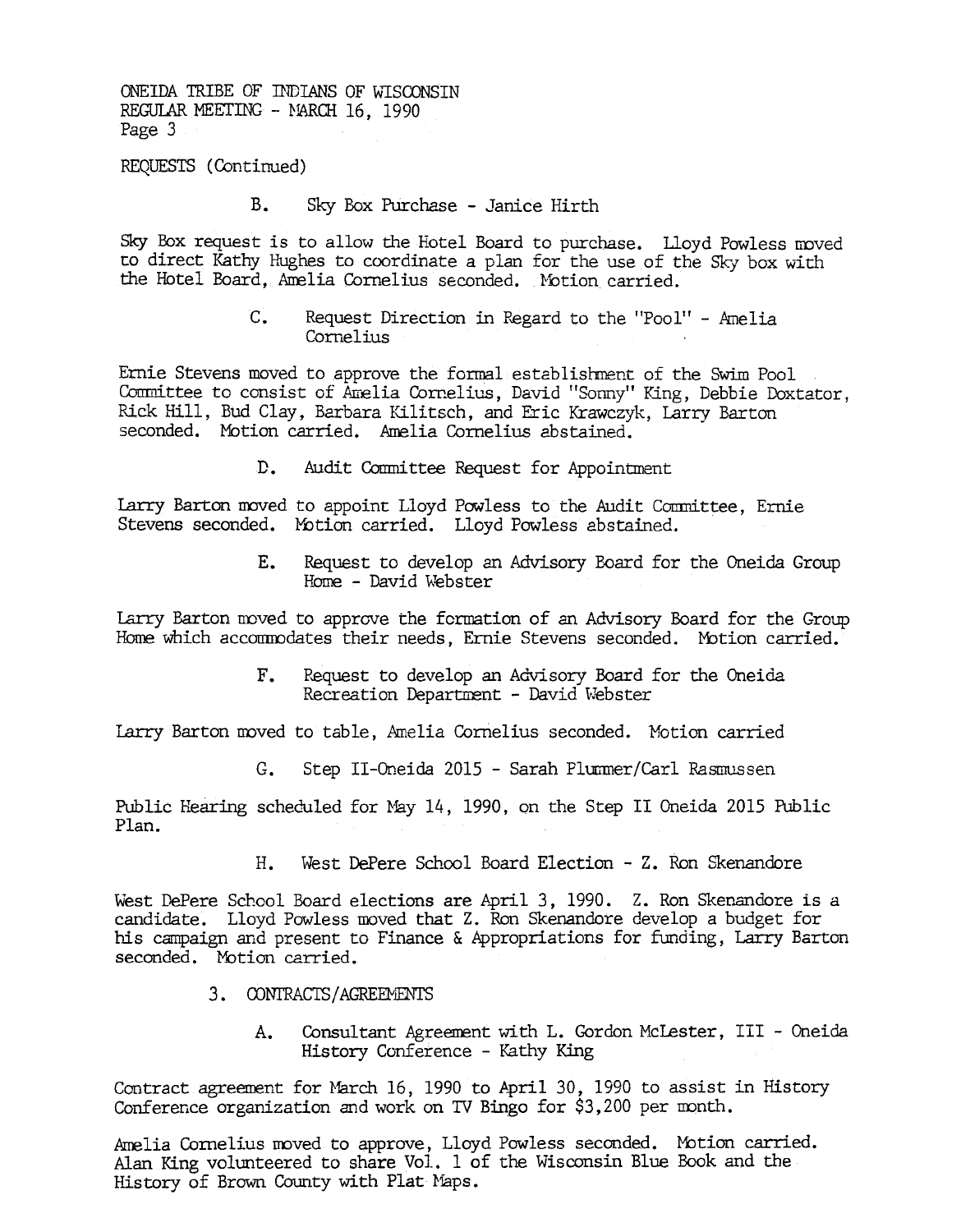CONTRACTS / AGREEMENTS (Continued)

 $B_{-}$ Consultant Agreement with Jerry M. Hill - Litigation Kathy Hughes

Contract agreement for four months to assist in maintenance of land data map for Litigation Committee, obtain documents relating to Claims, communications and correspondence in regard to Claims, file and index all documents relating to claims, etc., for  $$4,000$  per month plus  $$4,000$  at completion of four months. Ernie Stevens moved to table until next week, Larry Barton seconded. l'btion carried.

Direction given to Kathy King to respond to problem with using tribal funds for private use.

- 4. TRAVEL/VACATION
	- A. Vacation - Gerald L. Hill - April 9-13, 1990. Amelia Cornelius moved to approve, Lloyd Powless seconded. Motion carried.
	- B. Retroactive Travel: Lloyd E. Powless - Wausau, WI for AILCEB Meeting 3/12/90, and retroactive travel for WAC Meeting  $3/14/\overline{90}$ , in Milwaukee. Larry Barton moved to approve, Amelia Cornelius seconded. MOtion carried. Lloyd Powless abstained.
	- D. Retroactive Travel: Loretta Metoxen - Washington, D.C. 3/15/90 for Testifying before Interior Appropriations Sub-Committee and attending 4 State Meeting on return, 3/22/90. Larry Barton moved to approve, Lloyd Powless seconded. Motion carried.
	- $E_{\bullet}$ Travel: Loretta Metoxen - Lansing, MI for the 2nd Eastern Region TERO Conference, April 10-12, 1990. Amelia Cornelius moved to table until following week, Ernie Stevens seconded. Motion carried.
	- F. Travel: Amelia Cornelius - Salt Lake City for Treaty Conference, 3/24/90. Resolution to support treaty signing of all Tribes. Ernie Stevens moved to adopt, Larry Barton seconded. Motion carried. Attorney Hill will draft the resolution. Larry Barton moved to approve Amelia Cornelius to travel to Sale lake to sign the Treaty on behalf of the Oneida Tribe, Lloyd Powless seconded. Motion carried. Amelia Cornelius abstained.
	- Travel: Purcell Powless Marquette, MI for 4 State Tribal Chairmen's meeting, March 21 & 22, 1990. Larry  $G_{\bullet}$ Barton moved to approve, Lloyd Powless seconded. Motion carried.
	- H. Larry Barton to Madison, WI for testimory on sewer and to Albuquerque, NM. for Federal Bar Association meeting. Amelia Cornelius moved to approve, Lloyd Powless seconded. Motion carried. Larry Barton abstained.
	- I. David King to Madison, WI for testimony on sewer. Larry Barton moved to approve, Lloyd Powless seconded. Motion carried.